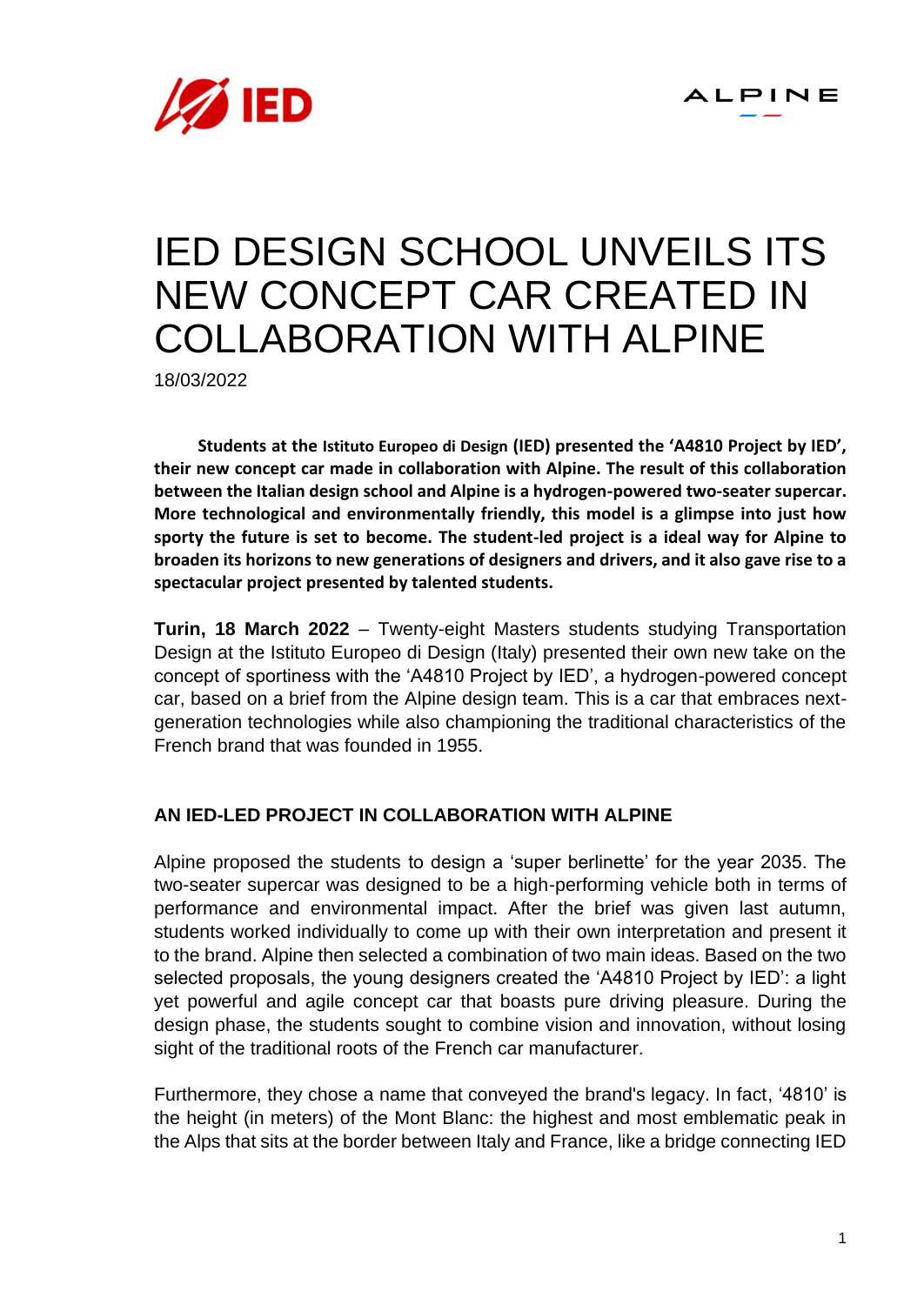



and Alpine. The car manufacturer is named after the very same mountains and evokes the joy of driving along their winding roads.

## **A STUNNING CONCEPT CAR CREATED BY IED STUDENTS**

The Alpine A4810 Project by IED (length 5,091 mm – width 2,010 mm – height 1,055 mm – wheelbase 2,717 mm) is a two-seater supercar with the experimental combination of the shape of a berlinette with a hydrogen powertrain. While the engine and fuel tanks are built like those on a typical hypercar, the subtraction process is proof of considerable innovation. The design alternates between empty and full spaces, giving the vehicle a lightweight look and aerodynamic features inspired by Formula 1 models. Furthermore, the A4810 Project by IED was tasked with bringing the brand to the cusp of the sports car category.

The French spirit has been skilfully preserved: while avoiding the pitfalls of unnecessary formal elements, designers focussed on the overlapping layers and sculptural aspects of the car's silhouette. The bi-tone colours, matte black, and carbon fibre highlights create a bold contrast with each part of the car, making them stand out according to their function: aerodynamic, mechanical, or merely formal.

The team of students used digital tools to design the interior through sketches, 3D models, renderings, animations, and HMI (Human Machine Interface) development. In incorporating hydrogen power supply, it means that they developed a full-fledged concept that is almost ready to take to the roads of a much more sustainable future, one without emissions.

**Paola Zini, Director of IED Turin,** said, "As in previous years, through their most important project, the Masters students have embraced notions of skills transversality and teamwork in a fertile and visionary environment. This is part of the IED DNA and will help prepare students for the challenges the industry will face in the future, and serve as a foundation for their professional success. Alpine's contribution was one of passion, enthusiasm, and constant presence, and marks another milestone in international collaboration. Furthermore, this was an opportunity for students to work under the guidance of Antony Villain, Alpine Design Director, Raphael Linari, Alpine Chief Designer, and a number IED alumni, whom we had the pleasure of seeing again."

**Antony Villain, Alpine Design Director,** said, "Collaboration with the Istituto Europeo di Design and its students has been a great experience. It was a 'filter' for us to see the brand through the eyes of the younger generation, but it was also an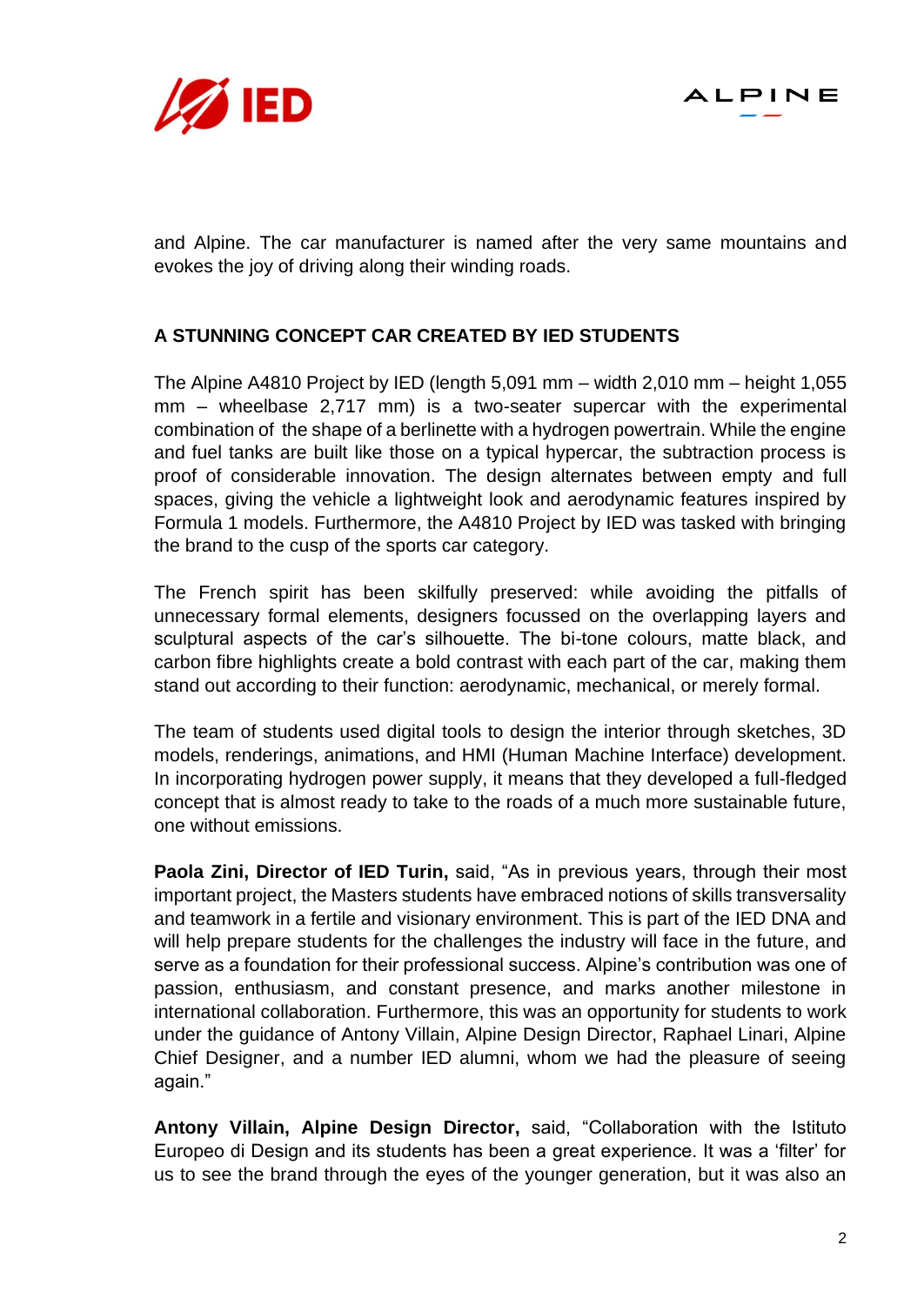



opportunity to share our passion and know-how, and give them sound advice for a successful career in automotive design."

"The Alpine A4810 project by IED has been a very exciting experience with IED students and lecturers", added **Raphael Linari, Alpine Chief Designer.** "The result is a futuristic supercar that explores new territories for the brand in terms of package, proportions, and design language. The different creative approaches of the young talented students combined with IED know-how gave rise to some very interesting responses. Furthermore, the extraordinary final result makes the collaboration a resounding success!"

**The A4810** Project by IED was presented on Friday, 18th March with a livestream broadcast from OGR Tech in Turin. For more info, please visit [www.iedA4810.makeitlive.it](http://www.ieda4810.makeitlive.it/)

**A4810** Project by IED was designed by **students of the Masters in Transportation Design IED Turin, a.y. 2020/21:** Nicolas Alemany Rengifo (Spain), Carlos Rodrigo Avila Vilchis (Mexico), Michele Balletti (Italy), Abhijeet Mahesh Birmole (India), Goh Chyan Si (Mali), José Gaspar De Jesus (USA), Amit Ramesh Dhuri (India), Virginia Droghei (Italy), Apoorv Garg (India), Govardhan Godavarthi Gauranga (India), Daury David Gomez Silvestre (Dominican Republic), Jaya Sankar Anand Sarma Govindavajjula (India), Nihar Bharatkumar Khimasiya (India), Sanjay Kumar Kondi (India), Marco Martino (Italy), Stefano Pellino (Italy), Alessandro Pierangelini (Italy), Valentino Arjun Rajan (Texas), Janak Sushil Rathod (India), Mayank Shakya (India), Sanket Sanjay Shirsikar (India), Rohitshukla (India), Kushan Jyoti Singha (India), Shailesh Srivastava (India), Xiaobing Wang (China), Yunshi Yang (China), Wei-Che Yen (Taiwan), Faruk Yilmaz (Turkey).

The **Masters in Transportation Design at IED Turin** is coordinated by **Michele Albera.**

The **Thesis Project** was coordinated by **Masato Inoue**, Thesis Advisor, and **Michele Albera.**

Technical sponsors: **Pirelli, OZ Racing**

**A4810 Project by IED** was made by **Freeland.Car, FDC, Raitec**

**A4810 Project by IED** is described through the video made by **PEPE Fotografia** Studio in Turin.